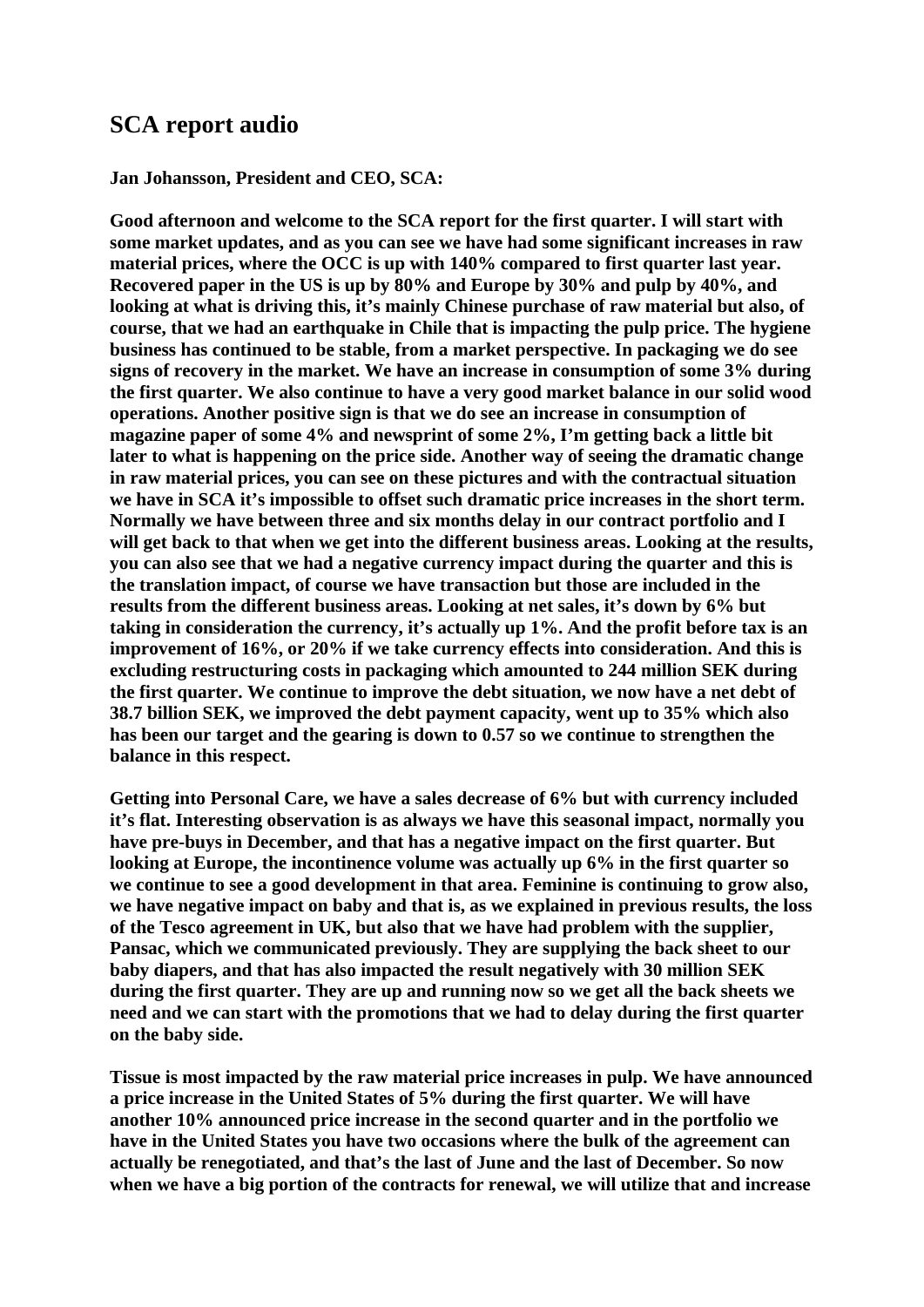**prices in the US. In Europe we are also announcing price increases and the contract portfolio will delay the impact with two to three months, which means that we will see the full impact of price increases coming during the second half of this year. At the same time we are having cost cutting programs in Tissue Europe that will also have a positive impact during the second half of this year. So all and all, we are reasonably positive that we are able to offset cost increases by price and cost cutting.** 

**Coming into Packaging, as I said we see some positive signs, volume is slowly coming back. We have seen price increases of some 1.5 to 2% during the quarter and as you know the delay is between four to six months before we get the testliner prices increased in the corrugated business. The restructuring program is going according to plan, we have taken all the costs now in Q1, and the cost savings will come in during the rest of the year. We have also announced that we have sold our packaging business in China, which is also in line with our strategy, as we have communicated previously. That means that we can now focus 100% on growing the hygiene business in the Asian market. We are getting a acquisition price of 200 million US Dollar, that means that we have a plus zero business compared to the capital employed we have in the Chinese business today. It's about nine times EBITDA for 2009.** 

**Forest products: as we announced during last quarter there was a pressure on price in publication paper, both in newsprint and magazine paper and of course we see that's coming in to the P&L of our operations today. Solid wood, still strong, with price increases during the quarter and of course pulp, as you know, has also increased substantially during the quarter. What is positive here is, as I started with, we do see a volume growth, and we also see price increases in magazine paper that will start to kick in as of the second half of this year. When it comes to newsprint, normally we have longer contracts, yearly contracts, which mean that normally we cannot offset any price increases in raw material during the year. But in magazine paper we have different times on the different contracts and that's why we are starting to increase prices as of the second half of this year. So over all, I would say that we do see an improved market situation. We see the market is picking up, it's picking up from a very low phase and very slowly, but still positive signs on that. We are going to have an impact of our price increases and cost cutting during the second half of this year. In the hygiene business, we still see good demands, there are still high promotion activities as always, but we are keeping our market shares and actually gaining market shares in different markets. And as I said, increased price in tissue is absolutely necessary and that is something that we will absolutely pursue.** 

**Packaging: increased demands, also increased prices, you know that one third of our contracts are indexed which means that automatically the corrugated prices will be increased with the test liner prices, and then of course the remaining will be negotiated price increases. Forest products: recovery of the market that I think we all are welcoming. Volumes are coming up and we will see price increases in the level of 5 to 7% I would say on the magazine paper side, and good market situation in solid wood products, and of course pulp, almost on a record high level. So with that short presentation I will open the floor for questions, operators do we have any questions on the phone?**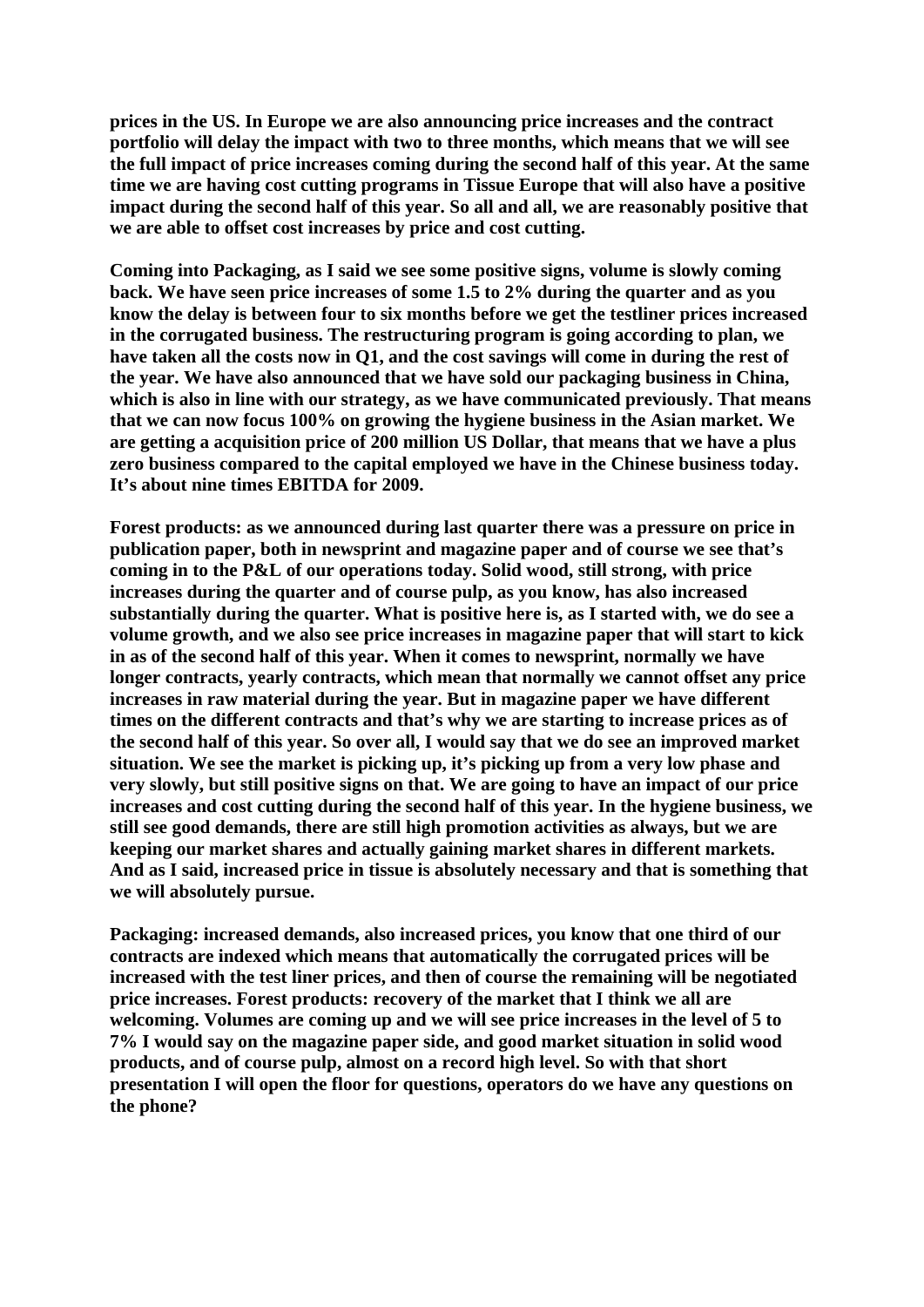### **Questions from participants:**

*Our first question comes from Michael Jåfs. Please go ahead, your line is now open.* 

MJ: Yes, hello, gentlemen. I have a question regarding your Asian business, that you're selling. Could you please tell us a little bit about what was the profit level in that business? And then, second question on corrugated board, can you try to quantify how much the prices of corrugated board on average are up now from the trough of last year? Thank you.

### **JJ Lennart (Persson, CFO), do you want to take the…**

LP: It is corresponding to an EBITDA multiple of 9 and with a selling price of 200 you can calculate that it is not so much.

**If we look at the packaging side, as you have seen we have continuously during last year and this year, increased prices in both testliner and kraftliner and gradually that will of course walk out to the corrugated side. On the same time the OCC prices have gone up by 140% which is of course taking away some impact of those price increases. In real terms, in corrugated, I would say that we have somewhere around 3%, Lennart, in price increases so far during Q1. So the bulk is remaining to come during Q2 and Q3.** 

MJ: Okay. Thank you very much.

### **Thank you.**

*Our next question comes from the line of Myles Allsop, please go ahead, your line is now open.* 

MA: Yeah, a few quick questions. Just, looking at consumer..., the tissue, you are saying, on the consumer side in Europe, volumes or sales were down 3%, could you give us a sense of what has happened with prices during the quarter and then also what sort of magnitude of a price increase you're looking to post through over the next three to six months?

**Well, we had a situation last year where the raw materials in tissue went down quite substantially, beginning in the beginning of last year, following a price increase of raw material in the end of 2008. Which meant that we increased prices in 2008, got the raw material in 2009 and expectations from customers were then of course that they will have a piece of the raw material price decrease during 2009, that was negotiated in the end of last year. Impacting both Q4 and Q1, so you have an element of cost increases but also reduced price in the first quarter. And now, as I said, with the dramatic price increases in raw material that is of course justifying a price increase going forward, and we will aim of course to cover the cost of raw material in our price increase and I don't want to give a specific number today on that, but the aim is to cover the losses we have made on the raw material cost increases.**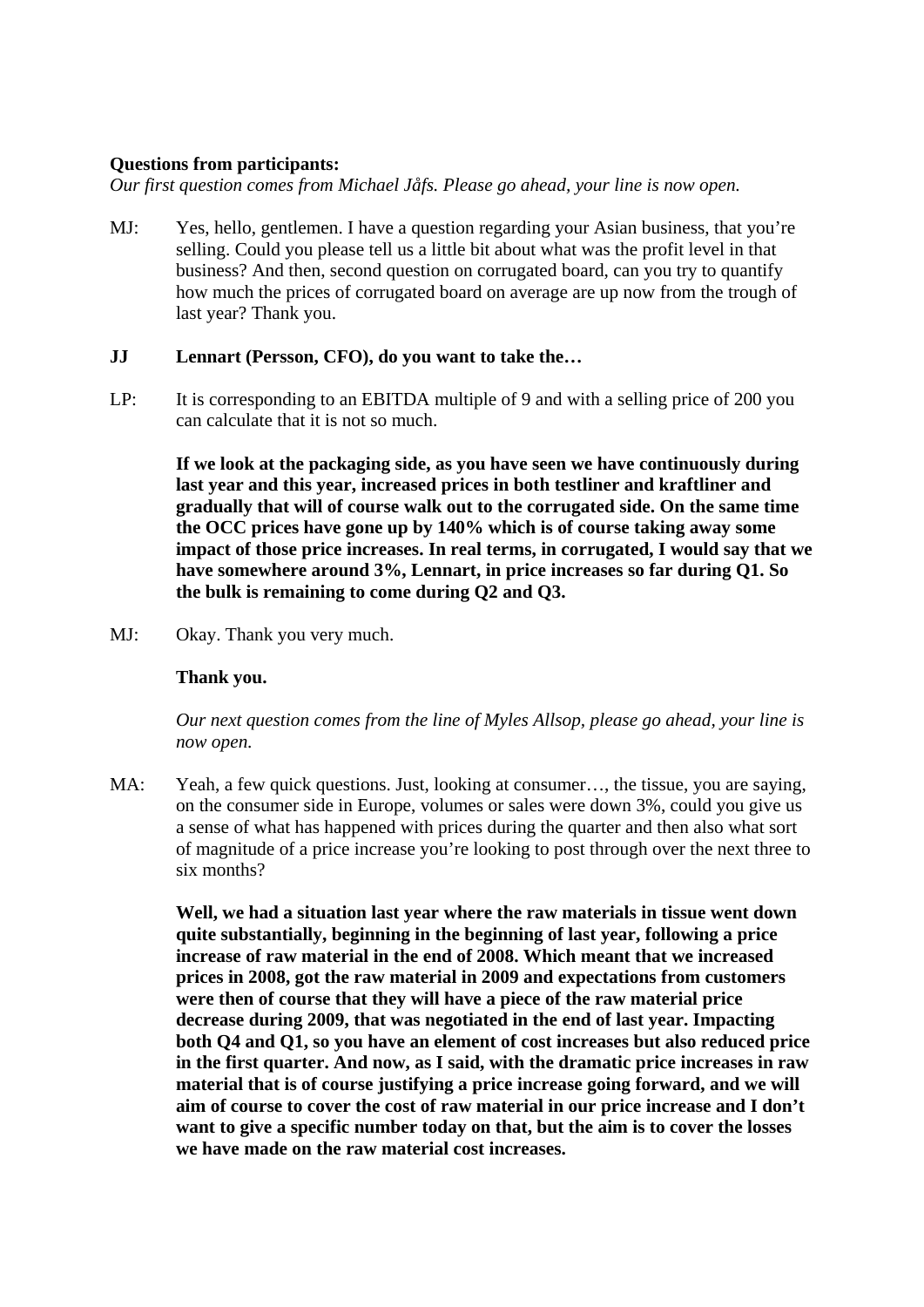MA: And you see the tissue division margins now sort of closer to 7%, are you still absolutely confident that margins should be around 10% and this is just the timing aspect in terms of raw material cost squeeze and pushing it through during the second half?

**Well, if you look at the tissue margin, that is a combination of course of the European operation and the Mexican operation and the Australian operation, and we still are struggling with profitability both in Mexico and Australia, and we are, as you know, correcting that in Mexico and will have a program in Australia. So if you look at the European business, it has a higher margin when you would see in the totality, so a simple answer to your questions is, absolutely.** 

MA: Okay. And how long to fix Australia and Mexico, is that kind of… I mean obviously the investment in Mexico will be completed soon but should we, kind of from a sort of division perspective, expect kind of over the next twelve months or, what sort of time frame to fix those two?

# **The Mexico investment will be up and running end of this year.**

LP: Yes, November.

 **November this year, and this will take care of our problems in Mexico. And Australia, slightly more complicated, we have various options that we are looking into now and will probably decide during Q2 how we will address that problem.** 

MA: And then, could you remind us how much you're looking to increase corrugated prices, you got them up 3% so far, and was your target sort of 10% and are you going to be pushing again for further corrugated increases on the back of the recent testliner cost increases?

**The aim is, and what is normally happening is of course that the price increases in testliner are being passed through to the corrugated business, and that is of course what we are going to do this time also. But as I said, at the same time we are running against an increase of raw material in the OCC of some 140%, which of course is pushing prices even more. So you will probably see more price increases on the paper side but then you have the same delay in those price increases as the previous, which means between four to six months, before you see the impact on the corrugated side.** 

- MA: But in terms of the magnitude of the price increase you're targeting, you got 3% in Q1, or from the trough and what is the first increase that you're looking to achieve?
- LP: I mean we need to get some 6 to 8%, to start with.
- MA: Okay, and then a further 6 to 8% on the back of the second testliner increase.
- LP: Yeah, I would say so, yes.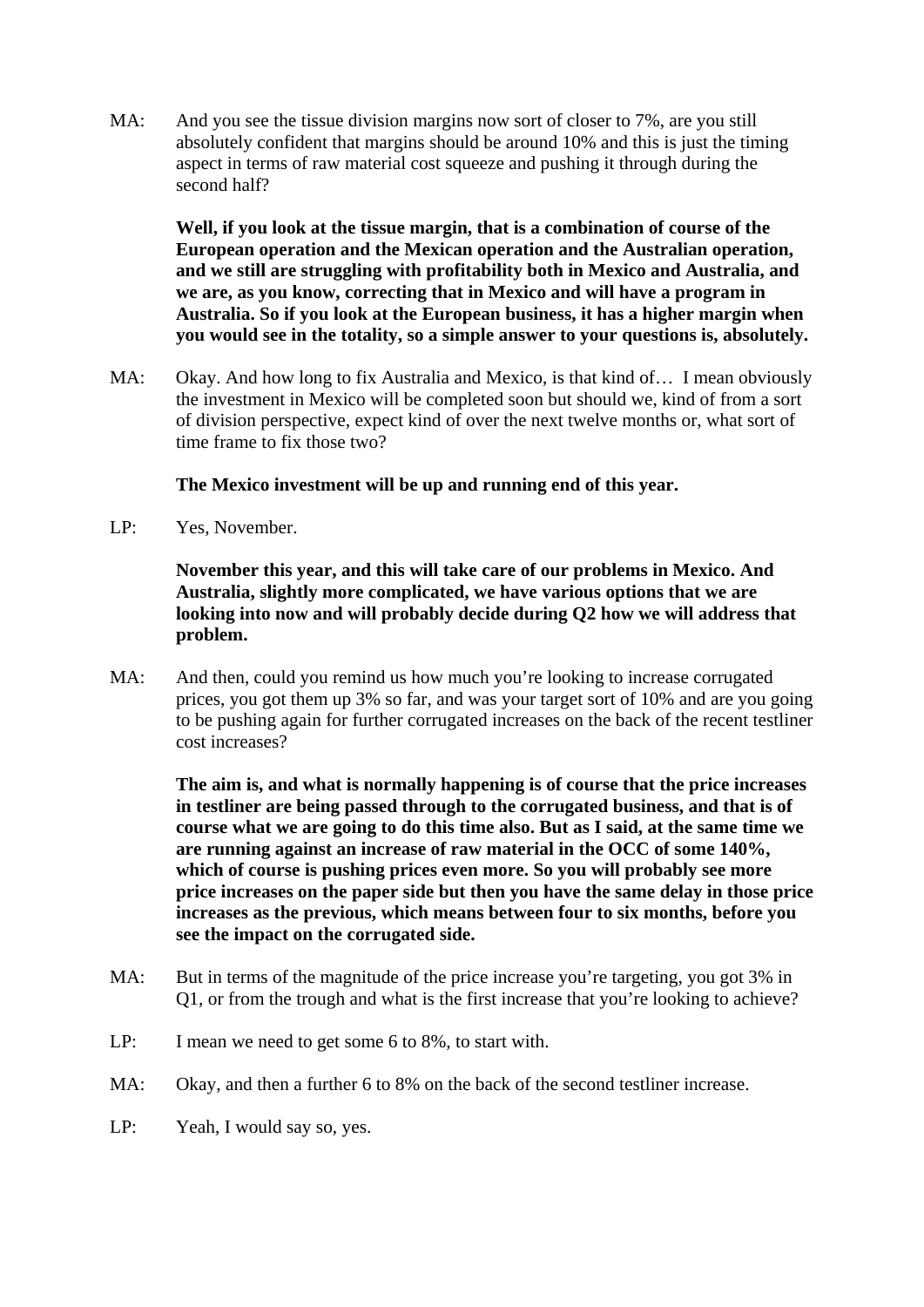MA: Okay. Then just one last question on magazine paper, and that is not kind of a core area for you guys but, you…, how confident are you in this second half price increase, I mean volumes are only picked up a little bit relatively to how much they fell last year. We haven't seen any more closures in Europe, do you really think that it can be pushed up with pulp or are you sort of just following the pack and hoping that it will go?

**Well, if we look at the price increases I indicated, we feel reasonably confident that it will pass through into the market, and of course we are, as you said, a small player so we have to follow the big players on the market, but it seems like everyone, of course, with the cost increases, have the ambition to push some of the prices out to the customers also. And since demand is picking up that is of course helping that process.** 

MA: Okay, thanks.

### **Thank you.**

 *Our next question comes from the line of Johan Sjöberg, please go ahead, your line is now open.* 

JS: Alright, thank you very much. Yes, starting up with the tissue operations, could you explain a bit upon the price decreases which you had to agree upon in Q4, why that was agreed upon at all, considering that raw material costs actually was sky rocketing already in Q4.

**It was a delay defect in relation to the contractual situation we had, which means that the discussions started much earlier and that's why it took until Q4 before it actually got out into the businesses. Then of course, raw material did go up, but they continued to go up during Q1 more then maybe anyone of us guessed.** 

JS: Okay. And looking at…, is the full effect on price decreases now in the accounts for Q1 or should we see any further price decreases in Q2.

**I don't expect further price decreases in Q2 but what you could expect since we have delays in the impact of price increases of raw material, between, well let's say in average 45 days, so that may of course have an impact on Q2 also, but not for price decreases.** 

JS: Okay. But also looking at the cost increases in Q1, I mean looking at the pulp deliveries and also looking at recycled paper cost, I mean you are entering Q2 with a much higher level then you see as an average for Q1. How do you see in Q2, especially within the tissue segment, I mean a quarter of a quarter now is down by 2% and we are in a fast pace approaching the previous trough as we saw back in early 2008, should we expect to the margin decreasing by another 2% now in Q2 would you say?

**I think that you probably will see some further pressure on the tissue margin, not in the level you are suggesting, but since the contracts doesn't allow us really**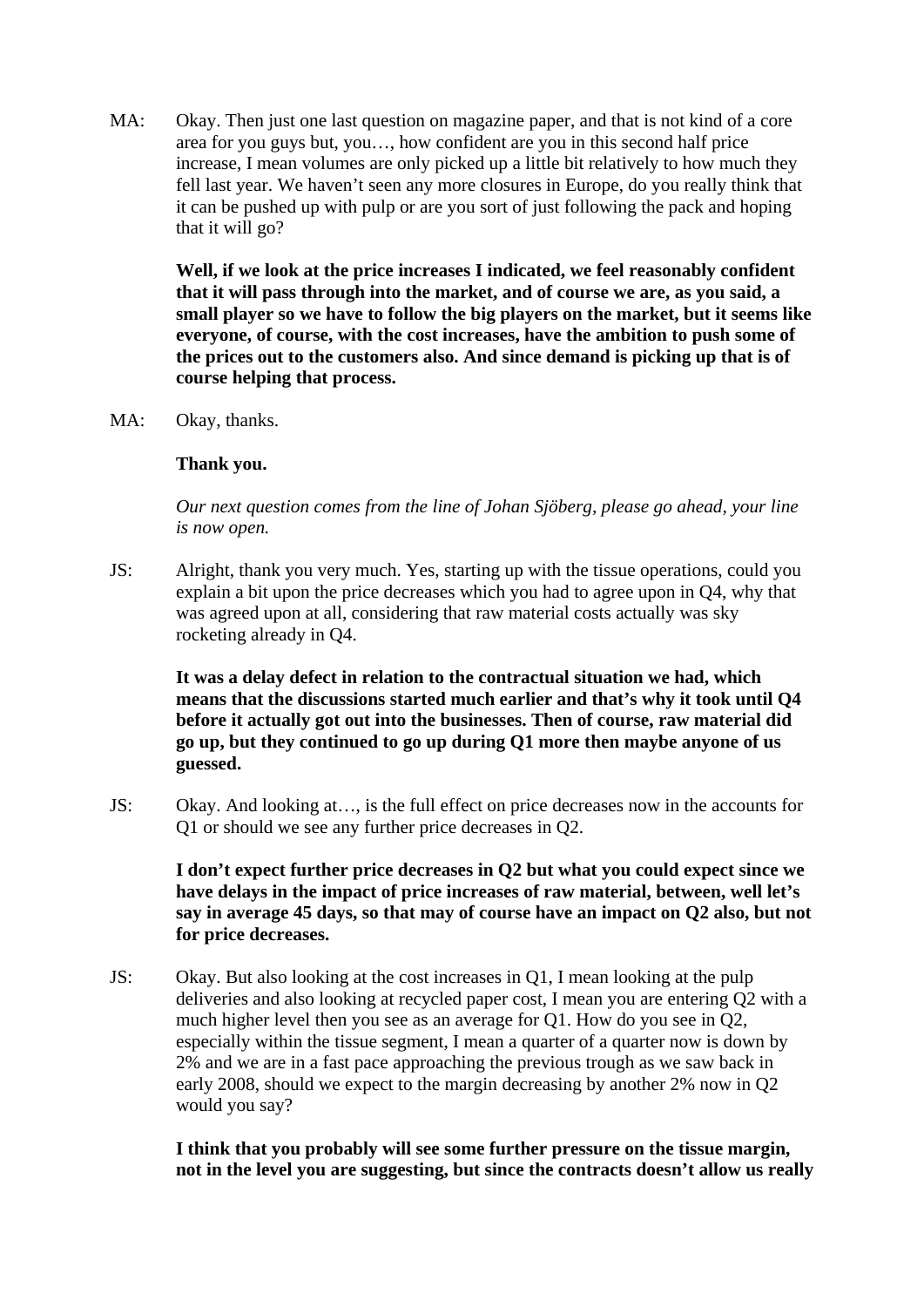**to pass the prices on very short term there will be given that the raw material stay on this situation and are not coming down, that may include another price pressure on tissue, short term. But we will get that back in the second half.** 

JS: Okay. And coming also looking at the Personal Care, you said that you did not see any seasonal slowdown of the incontinence products in Q1, despite that you saw margins down by 2%, during that quarter, is that just currency related?

# **A lot of it is currency related, I don't know if you have a comment on that Lennart?**

- LP: It is also a mix because we had high sales of incontinence products in the fourth quarter.
- JS: Alright, okay. But looking in…, do you see this slowdown, or which normally takes place in Q1, will that happen in Q2 as you see it?

### **No, not at all.**

JS: Okay, great. Thank you very much.

### **Thank you.**

 *Our next question comes from the line of Oskar Lindström, please go ahead, your line is now open.* 

OL: Yes, hello. Two questions relating to the publication paper business. As you mentioned, a demand improvement of 5 to 7%, for publication paper. Is that your forecast for 2010 compared to 2009?

### **What I said was 4% on magazine paper and 2% on newsprint.**

OL: Okay. And the second question, you said normally there are full year contracts for newsprint, so is that an abnormal year and that you're not looking at one-year contracts but something shorter, for newsprint.

 **I think, I mean, with the development we have now on the raw material side, both ups and down, very short time, one has to look if one-year contracts are really a liable way of working in the market, so my guess is it will be questioned by, I think, both the buyers and the suppliers.** 

OL: Is that something that you're questioning now to your customers.

# **Well, now we are in a yearly contract situation already, but that certainly will be something that may be brought up during the next round of negotiations.**

OL: Alright. And do you have any sort of feeling for how OCC prices are developing for your part, now looking in the second quarter and the second half of the year.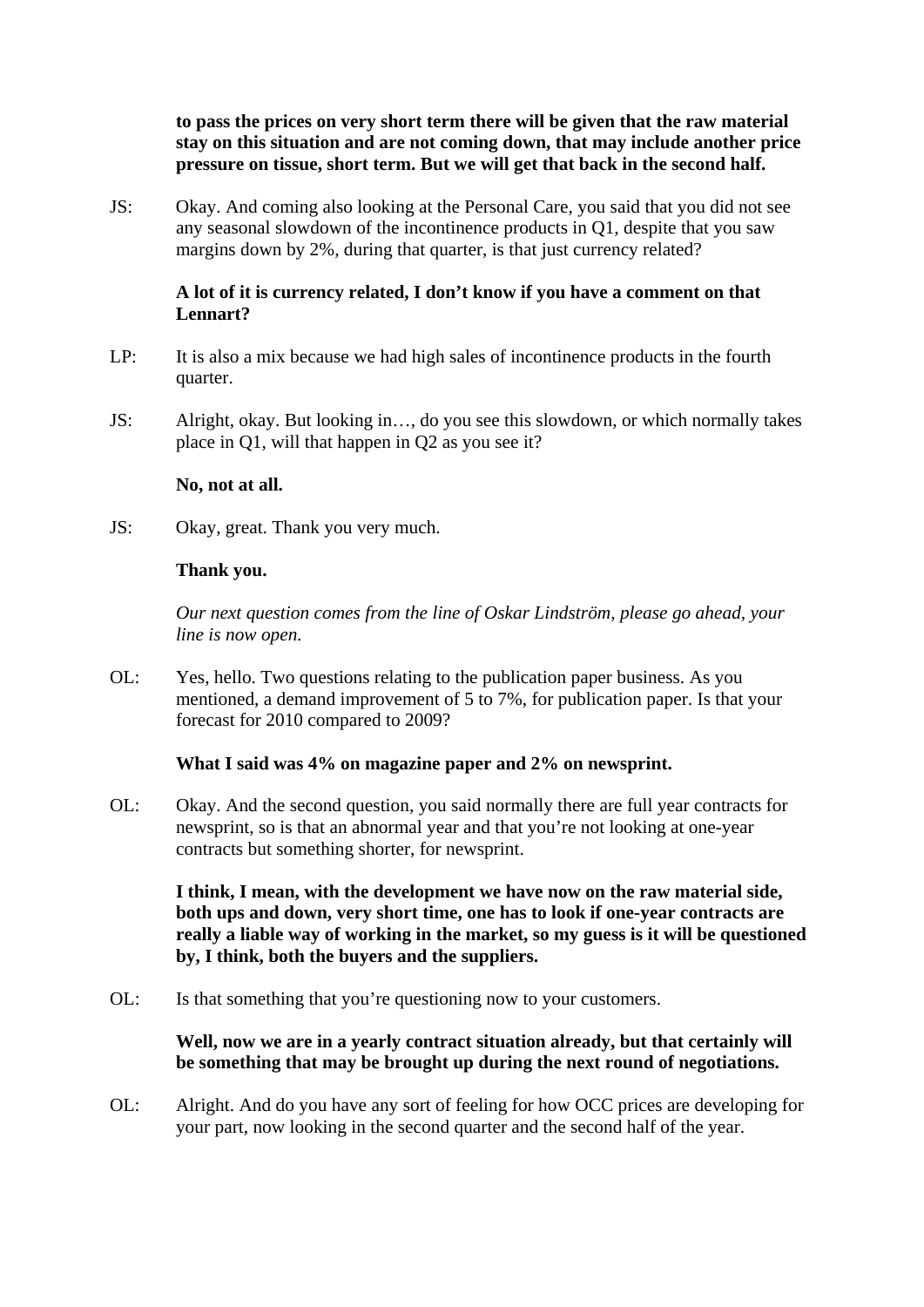**We have seen the pressure in the US is off a little bit because when you had the extreme low prices on the recovered paper and all over the world, then of course the collection went down also, but if you specifically look at the OCC prices, we don't expect that this development will continue.** 

OL: Alright. Do you expect them to ease off or more remain on the current level?

 **Of course it's a very difficult question to answer, in particular since it's driven very much by China but normally when the prices are reaching a certain level China stops buying also. Our estimate today is that it will not continue with the development you have seen the first quarter, or compared to first quarter last year.** 

OL: Alright. Thank you very much.

### **Thank you.**

*Our next question comes from the line of Lars Kjellberg, please go ahead, your line is now open.* 

LK: Thank you. I just wanted to come back on the tissue side. You seemed quite confident to get margins back in the second half of the year, in tissue. Is this based on some sort of contractual agreement that you were able to pass on the cost or is that your sort of sense of confidence in the market, that it will be able to support price increases necessary to compensate for pulp prices and waste paper costs of course.

**I probably would say that it's a combination and depending on which country we are in. If you take the US for example, I think all the major suppliers in the market have firmly announced that they need to increase prices, including ourselves. In Europe, being the market leader as we are, we will of course assume the responsibility to drive the necessary price increases to cover the increased costs that we have, but also reducing costs, it's not only price increases, it's also reduction of cost internally in SCA, and we do have a reasonable balanced market and I mean, we guess that our competitors also need to recover the cost that you saw in the first quarter.** 

LK: If you want to take the balance between what you need to recover on the top line and the cost line, how would that look, roughly, on a share basis.

### **Well, that's something we haven't really communicated. So I would rather not do that now either.**

LK: Okay. And when you talk margin recovery, I estimate that things should hopefully start to improve with pulp prices, at least stabilize. You know, the magnitude, are we talking back to where you were or sort of half way? Do you expect margin recovery from the current quarter or the next quarter but not necessarily the level.

 **We do have different margins in different quarters depending on the seasonality. I mean the US is normally very weak the first quarter and then you get the icecream season started and then you have a strong quarter so I wouldn't like to**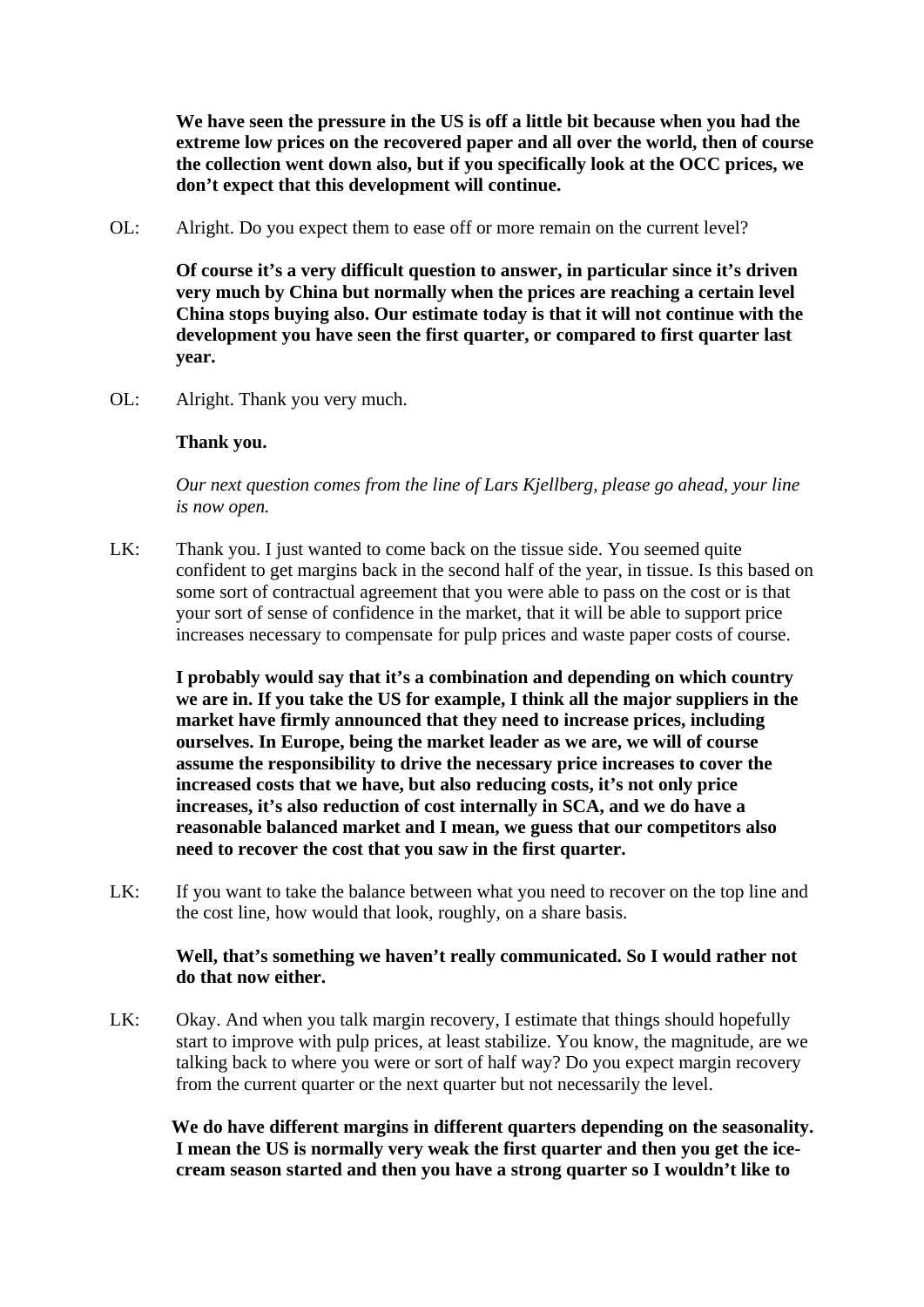## **point out a specific quarter, it's rather that the average level that we have should be a level that we should be in.**

LK: I understand. Thank you.

# **Thank you.**

 *Our next question comes from the line of Nitan Diaz, please go ahead, you line is now open.* 

ND: Good afternoon, gentlemen. I had a question on pulp. What is your sense in terms of the pulp pricing, do you absolutely think pulp prices will remain stable at the current high levels, do you think it will go up higher or is there some fundamental reasons they should go lower from here, given that you buy about 60% of your pulp in the open market?

 **Well, normally of course the pulp market should ease up a little bit when Chile is coming back in production. They are in the level of 8 to 10% of the global production of pulp and they have been out of the system, and that of course put a lot of pressure on the price. Then I would say it depends very much on the need of the Chinese market since the European and US markets still are slowly recovering from a very low level so it is difficult to predict exactly how China will act or not act in the pulp market. But everything alike, Chile's coming back to the market should have a positive impact from a net buyer point of view, on the price.** 

ND: That's very helpful. Second question, more housekeeping. Your pulp prices, do you enter into the contracts at the beginning of every quarter so for Q1 your pulp prices were fixed, probably January or late December, is that how it works?

# **Normally, if you exclude the fluff price which is different. Normally we have a delay of some 45 days, Lennart, if I remember rightly.**

- LP: **45 days, yes.**
- ND: That's helpful, thank you very much.

### **Thank you.**

 *Our next questions comes from the line of Johnson Imode, please go ahead, your line is now open.* 

JL: Thank you. Within tissue, you refer to a changed product mix, I just wondered if you can give a little bit more color on what that is giving, from my understanding, you've been trying to sort of bring the brands more together in recent years.

 **Well as you know, we have quite a substantial process ongoing in tissue now to reduce the number of brands in Europe and also divide the object hygiene from personal hygiene, and that is ongoing and also of course consuming quite a lot of investments in doing that. So A&P, both for Tissue Europe but also Personal**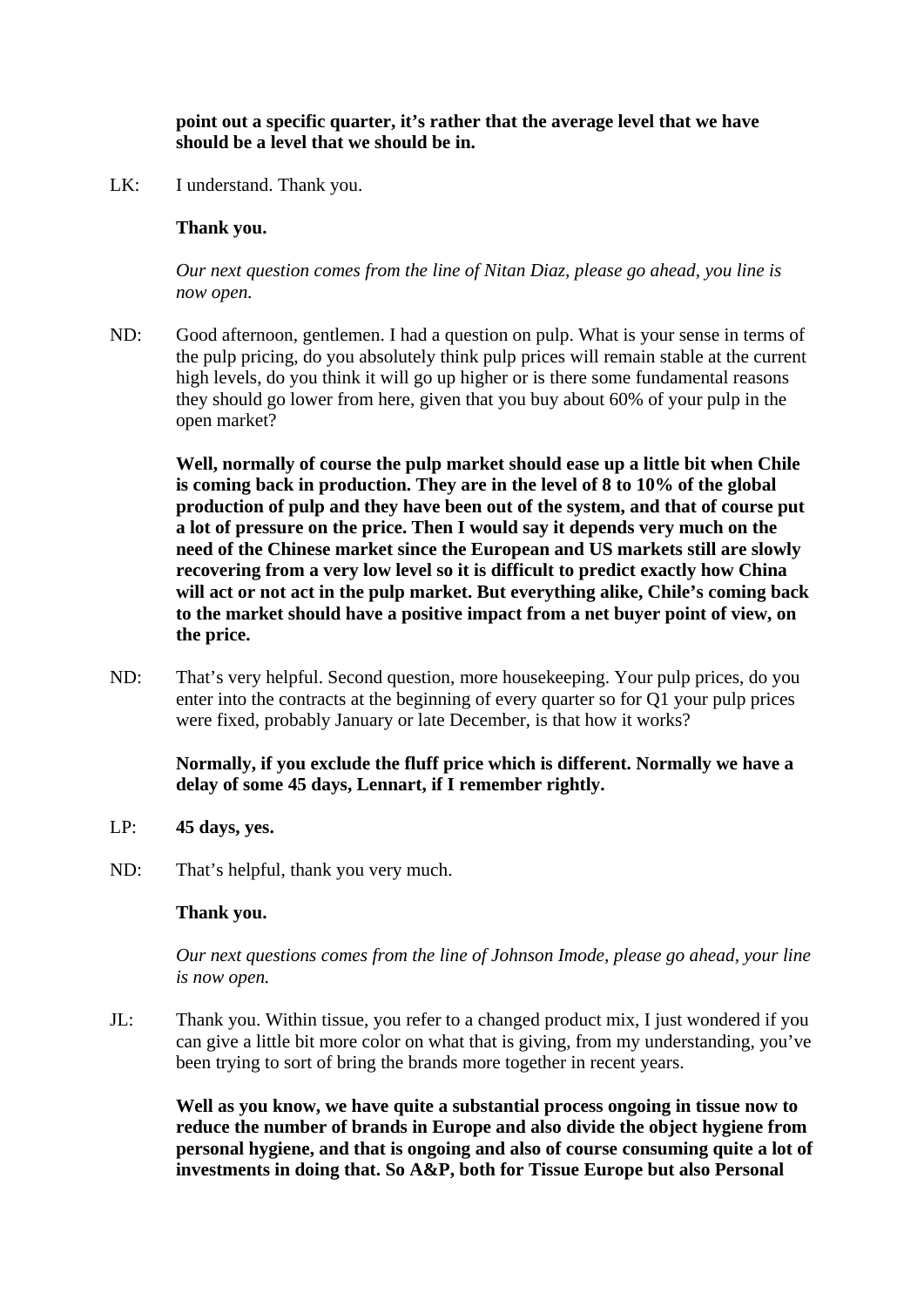# **Care has increased due to the change process we have. When it comes to the pure mixture change, maybe you can take that Lennart?**

- LP: Mixture change. For tissue, was that the question?
- JL: Yeah.
- LP: When it comes to branded products we try to increase the 50-50% relation between private label and branded and that will of course help us as well.
- JL: Okay. It's just that you referred to a changed product mix in the next quarter, as being one of the reasons why profit decreased, that's why I wasn't too clear.
- L: It has been more of lower price products we have sold compared to last year.
- JL: Okay, thank you.

### **And that depends very much also on how the promotion activities are going, sometimes when we do promotion we are pushing the branded products and if we are not, it may change in the mix between retail branded and our own brands.**

JL: And then just moving on to Personal Care, you mentioned raw material cost, I mean for my assumption, obviously oil is the main input cost in that division and obviously that price is going up, is that going to last or reverse?

### **When it comes to super absorbents, they are oil based and we have a delay, Lennart, if I am right about six months, four to six months in any oil price decrease or increase before it hits P&L.**

JL: Right. Okay, thank you.

#### **Thank you.**

*Our next question comes from the line of Myles Allsop, please go ahead, your line is now open.* 

MA: Yes, a few quick follow-up questions, could you run through the rational of selling the Chinese corrugation operations, and are there any other kind of potential diversions that you have at the back of your mind?

**Well, the main reasons are that we do see more growth potential within the hygiene business and of course there is always a competition on cash, where we should invest. We also saw that the Chinese market was very fragmented, with a lot of small players, we had some 1% market share, and with that 1% we were one of the big players in China. So over time we do see a need of consolidation of the Chinese packaging business and we didn't see SCA being the one who wanted to invest in that consolidation, because we rather would like to invest in building our hygiene portfolio in China. And on top of that there were very**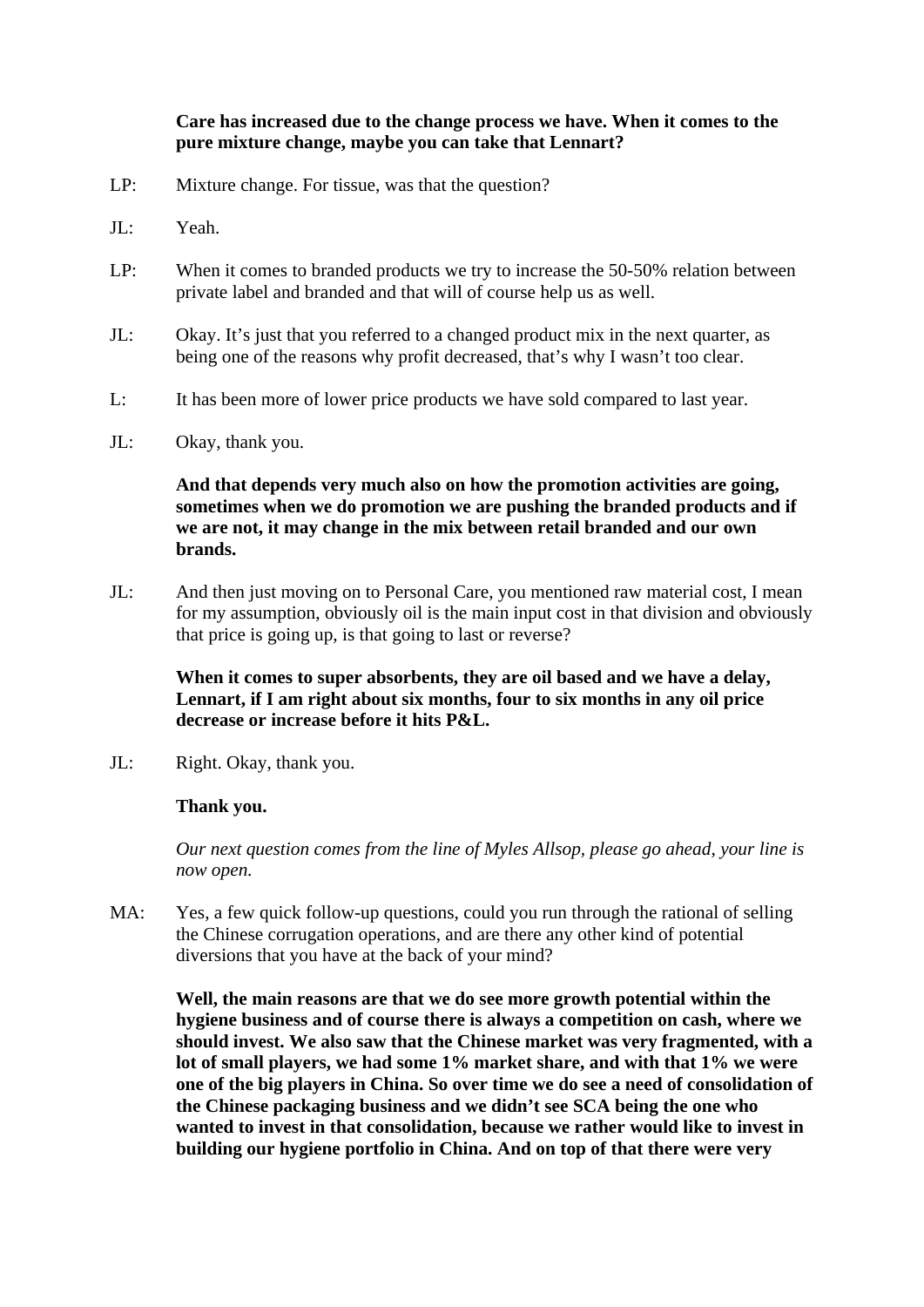# **small, if any synergies between the European business and the Chinese business. So that's the main reason.**

MA: Okay, are there any other kind of small operations within the group today that you see is potential, kind of, cleaning up ?

### **We still have a couple of cleaning up that we are working on.**

MA: Okay, and what are the European corrugated business overall, I mean the remainder of the packaging operations. Are they still core to the group and what's the kind of sense there, I mean you said about the need for consolidation in the past, are the any developments that we should be thinking of.

**We are focusing all our energy now to improve our packaging business and we still see quite a lot of potential going forward, even after the restructuring program that we are finalizing now so that's where we are focusing, but of course the market situation hasn't changed, it's still quite an unconsolidated market in Europe so the need for consolidation is still there. But now we focus on improving our own business as well as we can.** 

MA: Okay, and once it's been improved, are all options open again?

 **Well, as long as we have a business it's always a core business.** 

MA: Okay. And just on the Personal Care and the increased costs or the likely increasing costs of super absorbents. How easy do you think it will be to pass these cost increases through, particularly if it looks like, over the medium term there could be quite a shortage of super absorbents? Or high cost at least.

 **We don't see any shortage of super absorbents but if you look from a historical point of view we have been quite good in Personal Care to handle any price increases or price decreases, it's a slightly different business from the tissue business, it's more innovation into it and of course also partly 100% branded if you take the Tena business, so I mean I trust on our historical ability to continue to handle that, going forward also.** 

MA: Okay, and the strike in Sweden, what is your sense to when this will get resolved, there is no progress over the weekend, it's starting to have more of an impact if the next six, seven mills start striking this evening, obviously it has a bigger impact on kraftliner, on pulp and so on, paper board obviously. I mean, could you give us a sense to how the negotiations are progressing, when will a resolution be found and so on?

**Well, it is of course a very unfortunate situation we have, it's the first time I think in 30 years or more that we have a strike in our part of the business. So it is a new situation for us, and looking at where the parties are, we believe that we have done as much as we can, and as much as, or even more than the 25 unions already concluded in an agreement have done in Sweden, so it's extremely difficult to say where it's heading now. It's very unfortunate and of course it may have an impact long term on the business, short term we get compensated**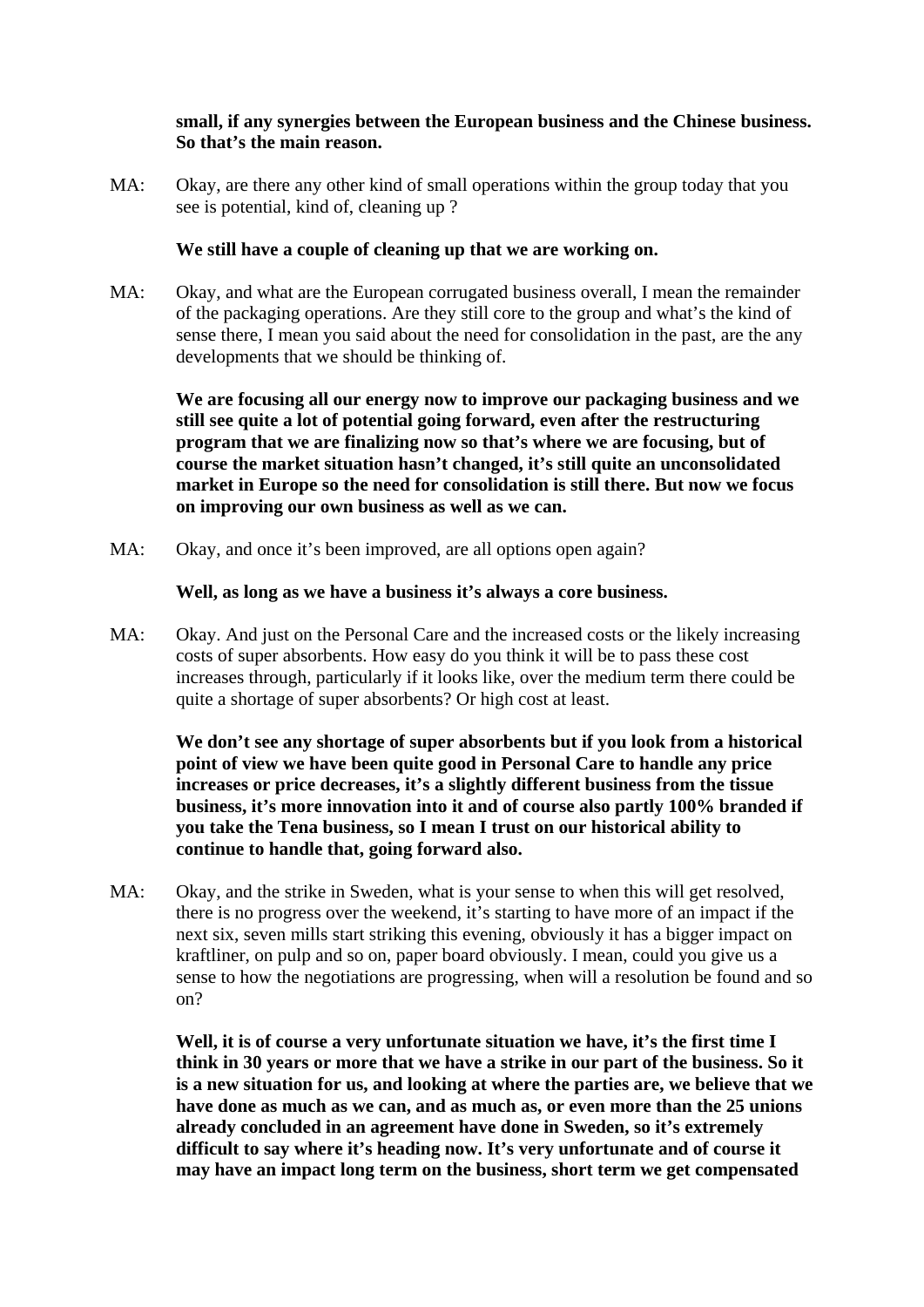**but long term it may have a negative impact. Discussions have been ongoing for a very long time, and I think we are reaching a situation where we are not able to give anything more than we have given, or we have reached it already so we think it's very much now up to the union to take some responsibility.** 

MA: Okay, and the financial impact, you're fully going to be compensated by the Confederation of Swedish Enterprise?

> **At least from the short term perspective, for the two steps you see now. We will not of course be compensated for lost customers, if that's what happens.**

MA: Okay, do you think it's going to be resolved today or do you think the next mills are going to down this evening?

**I thought it should have been resolved a long time ago so your guess is as good as mine in this area.** 

MA: That's fair enough, thank you.

#### **Thank you.**

*Our next question comes from the line Ross Gillardi, please go ahead, your line is now open.* 

RJ: Yeah, good afternoon. I just had a couple of questions. First of all, just on the pricing in the tissue business. What gives you confidence that you can raise prices here, it looks like, from you release, volumes are still fairly weak against what you presumably was a fairly easy comparison a year ago, in the first quarter. Trying to now raise prices, I would assume by fairly substantial amounts to offset this pulp price increase cannot be too easy? So what gives you confidence, are you willing to relinquish share, you know, in order to get those price increases and are you also, when you say that you're going to raise prices, are you including things like reducing sheets counts and some other mechanisms that might also be in a considered pricing or is that just a pure price increase?

 **Well it is, as I said, a combination of price and cost and you have to remember that of all the raw material costs in tissue, pulp is about 12%. But of course a significant part of the raw materials. We feel reasonably confident for many reasons, one is of course that we are in a as good or better shape than any of our competitors from a cost perspective. So if we need it we believe that our competitors need it also. But the most important thing is that we have a market that is in quite a good balance, and normally when you have a market in balance it's easier to increase prices, and also an understanding I would guess from our major customers that there is a need, when you see these dramatic price increases in raw material, for a price increase on the end product also. In the same way as they expect us to reduce prices when you have a dramatic decrease of raw material prices.** 

RJ: Not to get too caught up in individual word choice but you referred to the market as balanced and I would think a balanced market could be in a good position to sustain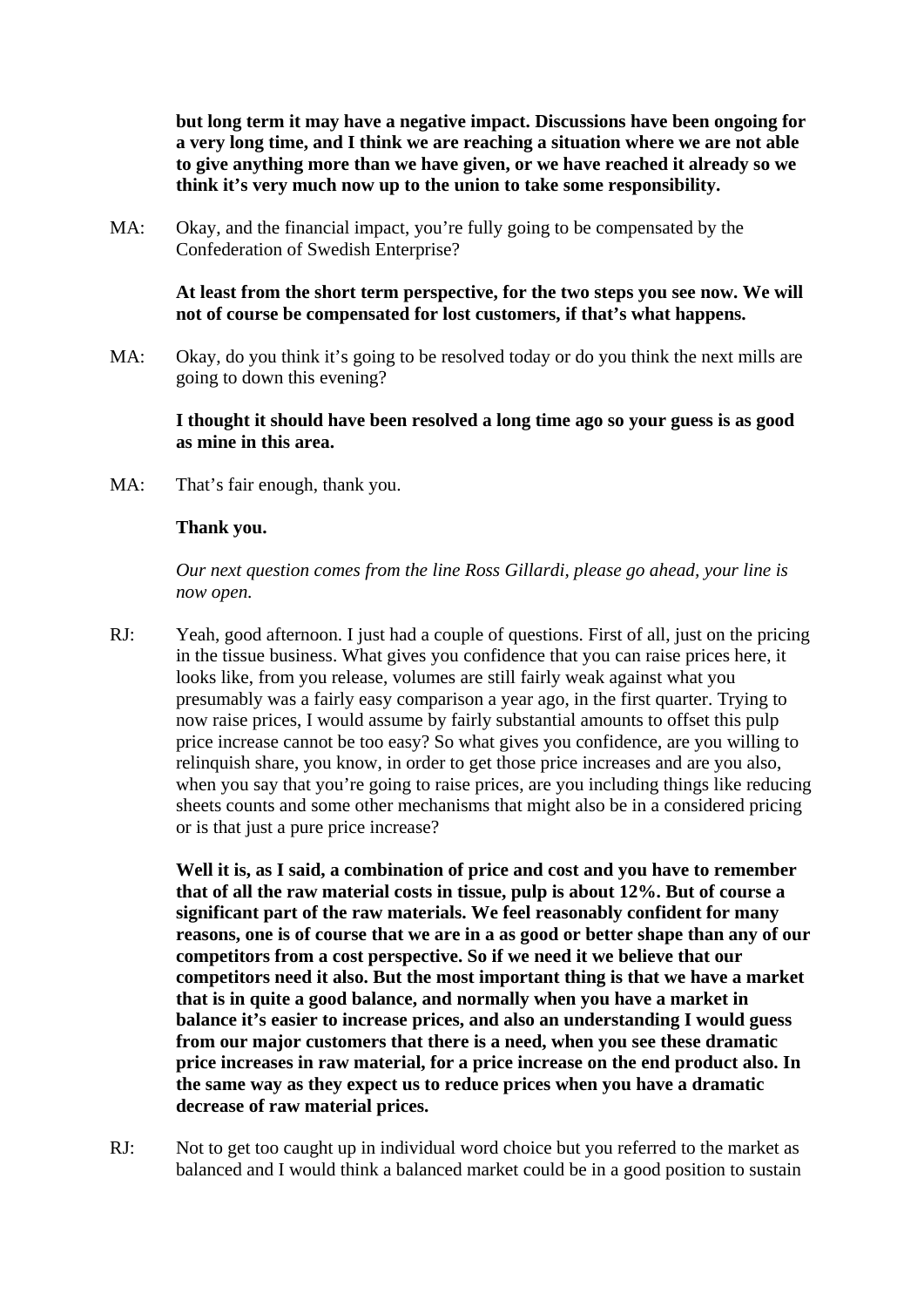pricing, I wouldn't necessarily think a balanced market you could raise prices by a significant magnitude and, at least in the US it seems like there is an emphasis with a lot of the retailers on keeping prices low on the shelf to drive volumes. What are some of your customers in Europe saying, in your sort of initial discussions here.

 **Well I think that an important aspect of getting an acceptance of price increases is of course that the retailer also see the need of it and don't reduce the shelf prices because there is a competitive situation between different retailers. In the US we are of course in a different situation because we only have Away From Home and work with different professional buyers. But in Europe, looking at the situation we have today, we feel reasonably confident that we will be able to increase prices but also to reduce our own costs. It's not only price increase, it's also reduction of costs internally in our own process. We are also a big net seller of mother reels in Europe with some 100 thousand tons and of course that is the first we are increasing, the price of mother reels, and that will of course have an impact on the finished goods at the same time.** 

RJ: Okay, I just wanted to clarify, your comments on corrugated pricing, you mentioned the number of 3%. Did you get all that, is that a 3% sequential increase in Q1 versus Q4.

### **It's on a yearly basis.**

RJ: Okay, it's not how I understood it originally, so you're saying your prices are up 3% year on year in the first quarter.

#### **The volume is up 3% and the prices are up, Lennart do you have this.**

- L: That is more on a sequential level, it is almost flat if you look year over year, the prices.
- RJ: So prices for corrugated are up about 3% sequentially.

### **Q4 to Q1.**

RJ: Q4 to Q1, yeah, up 3%, and flat year on year.

 **Yes.** 

RJ: Okay. Alright, thank you very much.

#### **Thank you. So do we have any question from the web?**

 *Yes we have, from Tatiana Snider from Mannheim Morgen. How are the results of your activities in Germany? Are there any plans for downsizing in Germany?* 

**We don't have any direct plans for downsizing today, but that's always a question that is on the agenda, I mean to continue to improve the productivity but we don't have any specific plans today.**